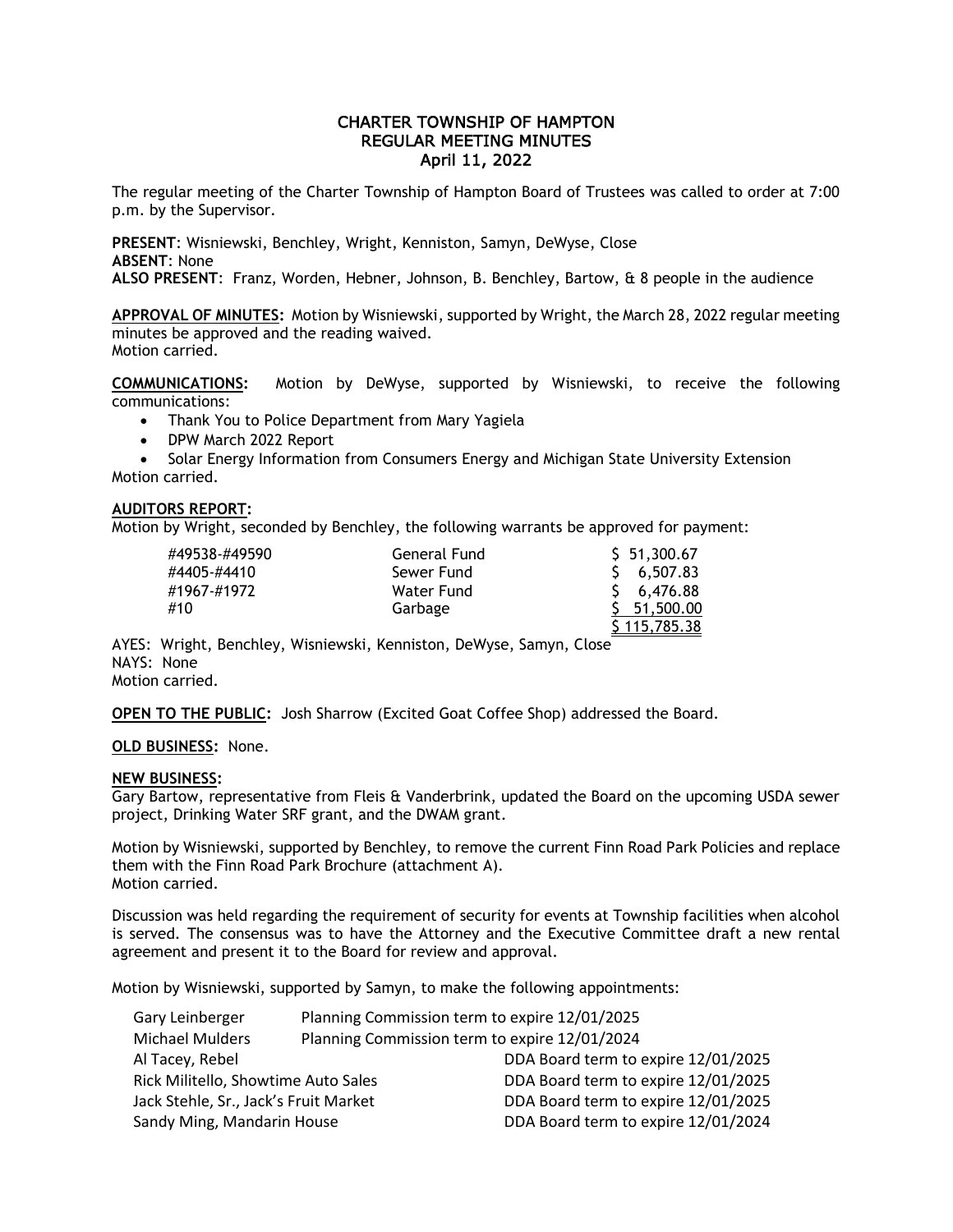**April 11, 2022 Regular Meeting Page 2**

> Chelsee Wieland, Independent Bank DDA Board term to expire 12/01/2024 Geri Overholt, Jacobs Cleaners DDA Board term to expire 12/01/2023 Spencer Skorupski, Skorupski's Funeral Home DDA Board term to expire 12/01/2023

AYES: Wisniewski, Samyn, Wright, Benchley, Kenniston, DeWyse, Close NAYS: None Motion carried.

Motion by Wisniewski, supported by DeWyse, to approve the PA 116 Application #2022-02 for Erik Felske.

AYES: Wisniewski, DeWyse, Kenniston, Benchley, Wright, Samyn, Close NAYS: None Motion carried.

Discussion held on Ordinance 40-Solicitors, Peddlers, and Transient Merchants Ordinance. Executive Committee, Zoning Administrator, and the Attorney to draft proposed updates for Board review.

The Board discussed Ordinance 68-Curbside Collection Ordinance regarding moving the trash fees from the utility bill to the tax bill. No action taken.

Motion by DeWyse, supported by Wisniewski to receive a letter from Shelley King, 748 Shook Ct. regarding the installation of No Parking Signs on Hatch Road. Motion carried.

Motion by Kenniston, supported by Wisniewski, to approve the updated Social Security Number Policy (attachment B). Motion carried.

**ATTORNEY REPORT:** No report.

**ENGINEER REPORT:** Bartow gave his presentation under New Business.

#### **STANDING COMMITTEE REPORTS:** None.

#### **OFFICER/TRUSTEE/DEPT.HEAD/COMMISSIONER REPORTS:**

**CLERK:** Motion by Wright, supported by Benchley, to receive the March 2022 Revenue/Expense Report. Motion carried.

Clerk thanked the DPW for their help in moving a large amount of boxes full of records from the upstairs storage unit to the Hall for shredding.

**TREASURER**: Motion by DeWyse, supported by Wisniewski, to receive the First Quarter 2022 Investment Report and First Quarter 2022 Interest Report. Motion carried.

**TRUSTEES:** Wisniewski thanked the DPW for their work on the Finn Road Nature Trail.

**SUPERVISOR:** Consumers Energy will be at the Planning Commission meeting on April 14th to discuss solar energy. Frankenlust Township wants to move all their water supply to Bay County Department of Water and Sewer. The Bay County Township Officers' Association Dinner will be held on April 20<sup>th</sup>.